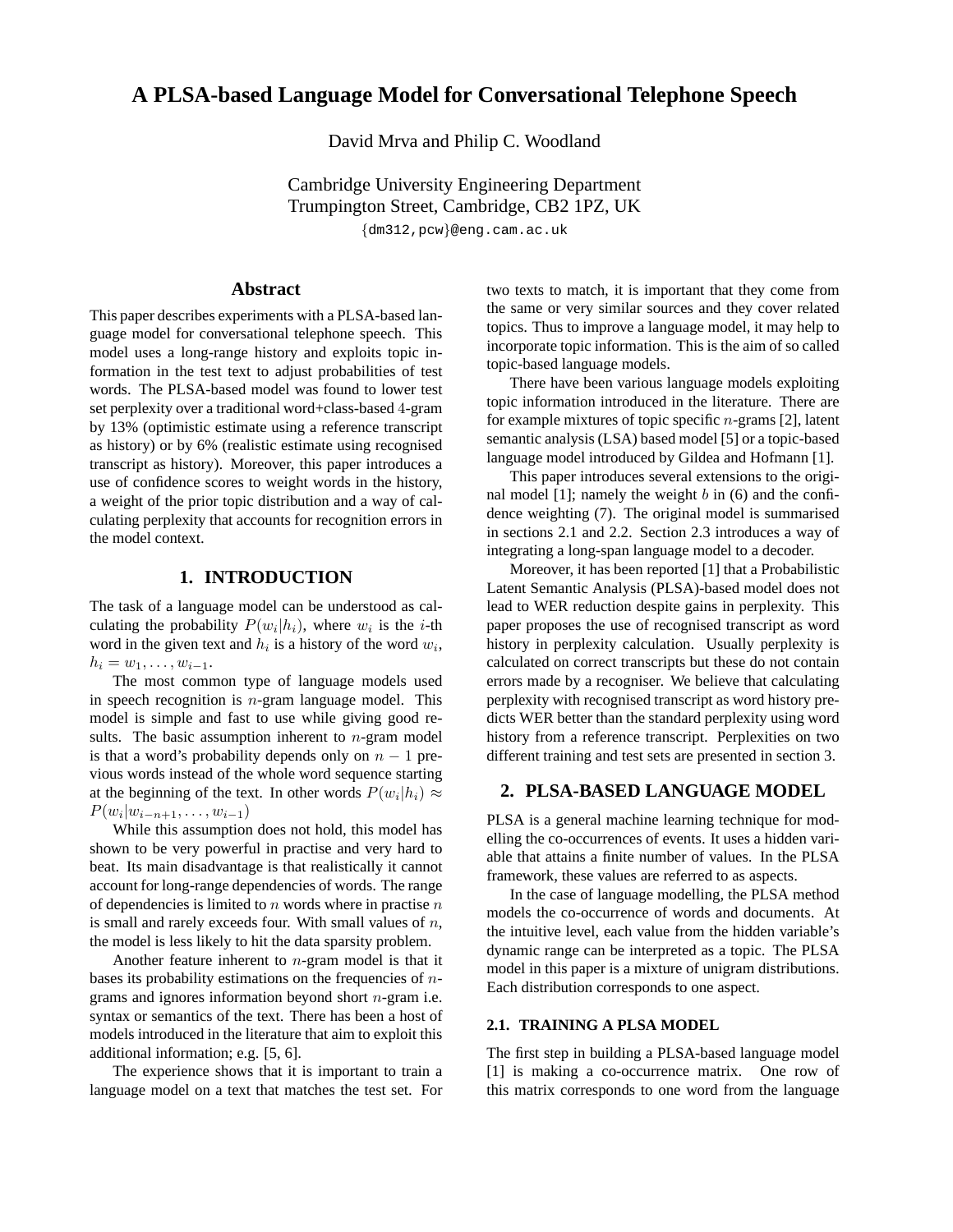model's vocabulary and one column corresponds to one document from the training corpus. One element of this matrix is the number of occurrences of the given word in the given document. This matrix is very sparse.

The model is estimated by the Expectation-Maximisation (EM) training. This uses the statistics from the co-occurrence matrix to find  $P(z_k|d_i)$  and  $P(w_j|z_k)$ that maximise the log-likelihood (1).

$$
log\mathcal{L} = \sum_{i=1}^{N} \sum_{j=1}^{M} n(d_i, w_j) \log \sum_{k=1}^{K} P(z_k | d_i) P(w_j | z_k)
$$
\n(1)

where  $n(d_i, w_j)$  is the number of the occurrences of the word  $w_j$  in the document  $d_i$ ,  $z_k$  is the k-th aspect, N is the number of documents in the training collection, M is the number of words in the vocabulary and  $K$  is the number of aspects or topics in the model.

The EM algorithm operates iteratively maximising the training data likelihood. The model parameters are initialised randomly. Each EM iteration comprises of two steps: the E-step and the M-step. For the given objective function (1), the E-step is

$$
P(z_k|d_i, w_j) = \frac{P(z_k|d_i)P(w_j|z_k)}{\sum_{k=1}^{K} P(z_k|d_i)P(w_j|z_k)}
$$
(2)

and the M-step is

$$
P(w_j|z_k) = \frac{\sum_{i=1}^{N} n(d_i, w_j) P(z_k|d_i, w_j)}{\sum_{j=1}^{M} \sum_{i=1}^{N} n(d_i, w_j) P(z_k|d_i, w_j)}
$$
(3)

$$
P(z_k|d_i) = \frac{\sum_{j=1}^{M} n(d_i, w_j) P(z_k|d_i, w_j)}{n(d_i)} \tag{4}
$$

#### **2.2. CALCULATING WORD PROBABILITIES**

A language model needs to calculate probabilities of words given their histories. Thus the question is how to use the probabilities from (3) and (4) in a language model.

The probabilities of the topics  $P(z_k|d_i)$  are used as mixture weights when calculating the word probability. The history  $h_i$  of the current word is used instead of  $d_i$  to re-estimate these weights on the test set.

There are two cases to be distinguished. For the first word of a document, the topic distribution defaults to the distribution observed in the training data.

$$
P(z_k|h_1) = P(z_k) = \frac{\sum_{w,d} n(w,d)P(z_k|d)}{\sum_{w,d} n(w,d)}
$$
 (5)

For all the other words in the document, the history is used to adapt the topic distribution to the current document. Formally, the topic distribution is defined as

$$
P(z_k|h_i) = \frac{1}{i+1} \frac{P(w_i|z_k)P(z_k|h_{i-1})}{\sum_{q=1}^{K} P(w_i|z_q)P(z_q|h_{i-1})} + \frac{i}{i+1}P(z_k|h_{i-1})
$$
(6)

In the real world there are recognition errors in the history  $h_i$  therefore it is desirable to take into account the reliability of the tokens. Also at the beginning of a document, there is not enough information available to the model about the topic of the document. Thus we suggest using confidence scores (CSs) and emphasising the prior topic distribution in (6) to cope with these two issues.

$$
P(z_k|h_i) = \frac{1}{i+b} \frac{(P(w_i|z_k)P(z_k|h_{i-1}))^{cs(i)}}{\sum_{q=1}^K (P(w_i|z_q)P(z_q|h_{i-1}))^{cs(i)}} + \frac{i-1+b}{i+b}P(z_k|h_{i-1}) \tag{7}
$$

where  $cs(i)$  is the confidence score of the *i*-th word. The parameter b is the weight of the prior topic distribution. For the first  $b$  words, the prior topic distribution has a higher weight than the estimate based on the current document. After seeing the first  $b$  words, the estimate based on the current document receives a higher weight.

Now the probabilities from (5) and (7) can be used to calculate the word probabilities  $P(w_i|h_i)$  where

$$
P(w_i|h_i) = \sum_{k=1}^{K} P(w_i|z_k)P(z_k|h_i)
$$
 (8)

A big advantage of this language model is that it can account for the whole document history of a word irrespective of the document length. On the other hand, it does not have means for representing the word order as this model is a mixture of unigram distributions. A remedy to this shortcoming is to combine the PLSA-based model with an n-gram . The model tested in this paper uses the way suggested by Gildea and Hofmann [1]:

$$
P(w_i|h_i) \propto P_{n-gram}(w_i|h_i) * \frac{P_{PLSA}(w_i|h_i)}{P_{unigram}(w_i)} \tag{9}
$$

#### **2.3. USING PLSA IN DECODING**

The PLSA-based language model's advantage - longspan history - constitutes a challenge when using it in decoding. A standard Viterbi algorithm-based decoder requires that the word history is short. This history is limited to  $n - 1$  words for an n-gram model. A language model that accounts for the whole history from the start of the document up to the current word cannot merge paths through the lattice. For each word with multiple histories, there must be a separate node that is assigned a language model probability according to its history. We decided to integrate the PLSA-based language model into a two-pass decoder to cope with this issue.

In the first pass, the decoder outputs a transcript with a confidence score [4] for every token and one lattice for every segment (utterance). At this stage, the decoder uses an n-gram model. In the second pass, the lattices are rescored. During the re-scoring, the PLSA history comprises of all segments in a document but the current segment. This means that the PLSA history is fixed for all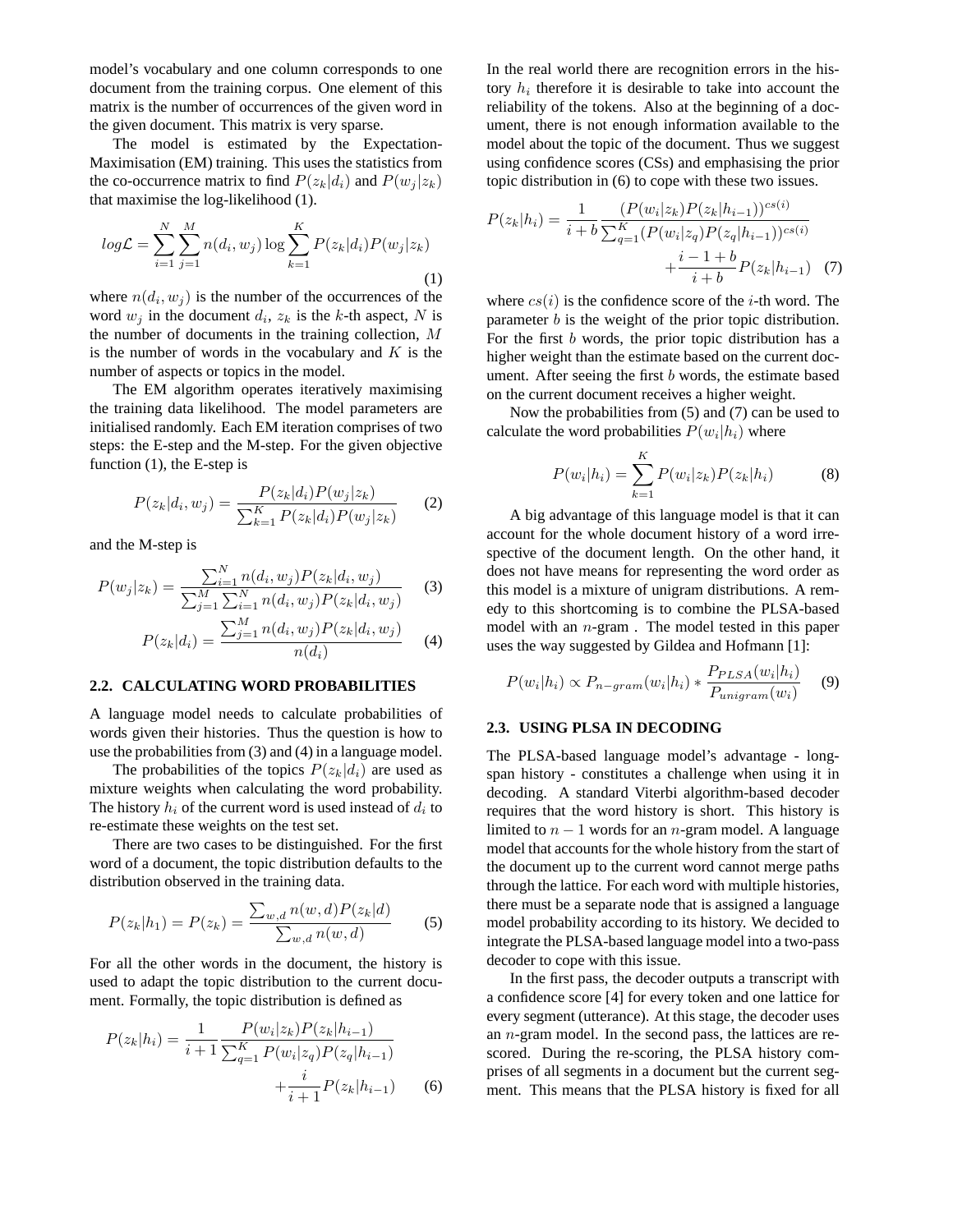words in a given segment. This "history" is not a language model history in the usual sense because it contains both past and future words. We refer to such a "history" as context (ctx). The definition of the  $n$ -gram history does not change.

# **3. EXPERIMENTAL EVALUATION**

To evaluate the PLSA-based language model, perplexity was calculated on CTS reference transcripts. Two test sets were used: the test set used in NIST's Hub5 speechto-text evaluation 2002 (eval02) and the test set from NIST's Rich Transcription Spring 2003 CTS speech-totext evaluation (eval03). These test sets contain conversations from Switchboard and Fisher corpora released by LDC www.ldc.upenn.edu [8].

#### **3.1. RESULTS ON SWITCHBOARD CORPUS**

In the first instance, the model was tested on the eval02 test set. This test set comprises of transcripts from Switchboard I and II databases. It has 62k words 19k of which come from Switchboard I.

The baseline model in the following perplexity tests was a 4-gram language model interpolated with a classbased trigram [3] model. This baseline was trained on CTS and broadcast news transcripts (500M words altogether). The CTS transcripts included 3M words of Switchboard I data, 200k words of Call Home English data, and 800k words of Switchboard II data. The classbased model had 350 classes trained on CTS transcripts. The broadcast news data included transcripts made by a company called PSM, transcripts released by LDC for the TDT task, transcripts from CNN's website and conversational-style data collected from the Internet [7].

The baseline model was part of Cambridge University's system produced for the NIST 2003 Rich Transcription evaluation. This model used Good-Turing discounting, modified Knesser-Ney smoothing and comprised of linearly interpolated component n-gram models.

The baseline's PP on eval02 was 61.7. When the baseline n-gram was combined with a PLSA model, the perplexity fell to 57.3 (7.2% relative reduction). The PLSA component had 750 aspects and was trained with 100 EM iterations. The PLSA model was trained on the same data set as the class-based trigram. Documents in the PLSA model were conversations.

Most of the data in the training set of the PLSA model was from Switchboard I database. Thus, it is interesting to see how the model performed on the Switchboard I subset of eval02. The baseline PP was 73.3 on this subset. Adding the PLSA model reduced PP by 9.9% to 66.1. These numbers show that PLSA reduces perplexity of a well trained  $n$ -gram. The reduction is greater if PLSA's training text relates to the test set.

In order to obtain a realistic assessment of the PLSA-

based model, we calculated perplexity using the context definition from section 2.3. When using the reference transcript as the context, the test set perplexity fell to 55.9 (9.4% reduction). On the Switchboard I subset only, perplexity was 64.8 (11.7% reduction). However, during speech recognition only an erroneous recognised transcript is available for context. When using such a transcript as the context, the PP reduction was 3.7%. After employing (7), the reduction was 4.3%. Table 1 suggests that  $b = 10$  is the best value out of the three included.  $b = 1$  corresponds to the original PLSA model (6).  $b = 100$  is too big especially for Switchboard I. Also the table shows that the use of confidence scores makes the PLSA model less sensitive to the value of b.

| Model                   | swbI      | swbIIp3  | swbIIC                | eval <sub>02</sub> |
|-------------------------|-----------|----------|-----------------------|--------------------|
| baseline                | 73.3      | 57.3     | 57.3                  | 61.7               |
| history, 10             | 66.1/9.9  | 53.4/6.8 | $\overline{54.2}/5.3$ | 57.3/7.2           |
| ref. $ctx, 10$          | 64.8/11.7 | 51.9/9.5 | 53.0/7.5              | 55.9/9.4           |
| rec. $ctx,1$            | 69.2/5.7  | 57.1/0.4 | $58.0/-1.2$           | 60.9/1.4           |
| rec. $ctx, 10$          | 67.9/7.4  | 55.7/2.9 | 56.5/1.3              | 59.4/3.7           |
| rec. $ctx, 100$         | 68.5/6.6  | 55.2/3.7 | 56.0/2.2              | 59.3/4.0           |
| $+CSs,1$                | 68.4/6.8  | 55.6/3.1 | 56.5/1.4              | 59.5/3.6           |
| $+CSs,10$               | 68.0/7.3  | 55.1/4.0 | 56.0/2.2              | 59.1/4.3           |
| $\overline{+}$ CSs, 100 | 69.1/5.8  | 55.4/3.4 | 56.2/1.8              | 59.6/3.5           |

Table 1: Perplexity on eval02 and its subsets: Switchboard I, II phase 3, and II Cellular. The numbers after "/" are relative reductions in percent. The numbers after "," are values of b.

#### **3.2. RESULTS ON FISHER CORPUS**

Fisher is a new database of CTS data released by LDC in 2003/04. The training data of the  $n$ -gram from section 3.1 did not contain any Fisher data. Thus, a new n-gram component trained on 20M words of Fisher transcripts was added to make a fair baseline. These new 20M words were also added to the class-based model's training set and the number of classes increased to 500. The interpolation weights of the word and class-based  $n$ grams were set manually to minimise perplexity of the PLSA-based model on one half of eval03 (eval03dev).

The test set perplexities were calculated on the remaining half of eval03 (eval03tst). The eval03 test set contains 36k words of Fisher data and 38k words of Switchboard II phase 5 data. Both eval03dev and eval03tst contained equal portions of Fisher and Switchboard II phase 5 subsets. The PLSA model had 750 aspects trained with 100 EM iterations starting from random values. It was observed that taking sides as documents lead to a slight improvement thus side-based documents were used.

PPs with various values of b were calculated to determine a suitable value of b. Tables 2 and 3 summarise PPs for  $b = 100$  and  $b = 10$ . They show that  $b = 100$  is better